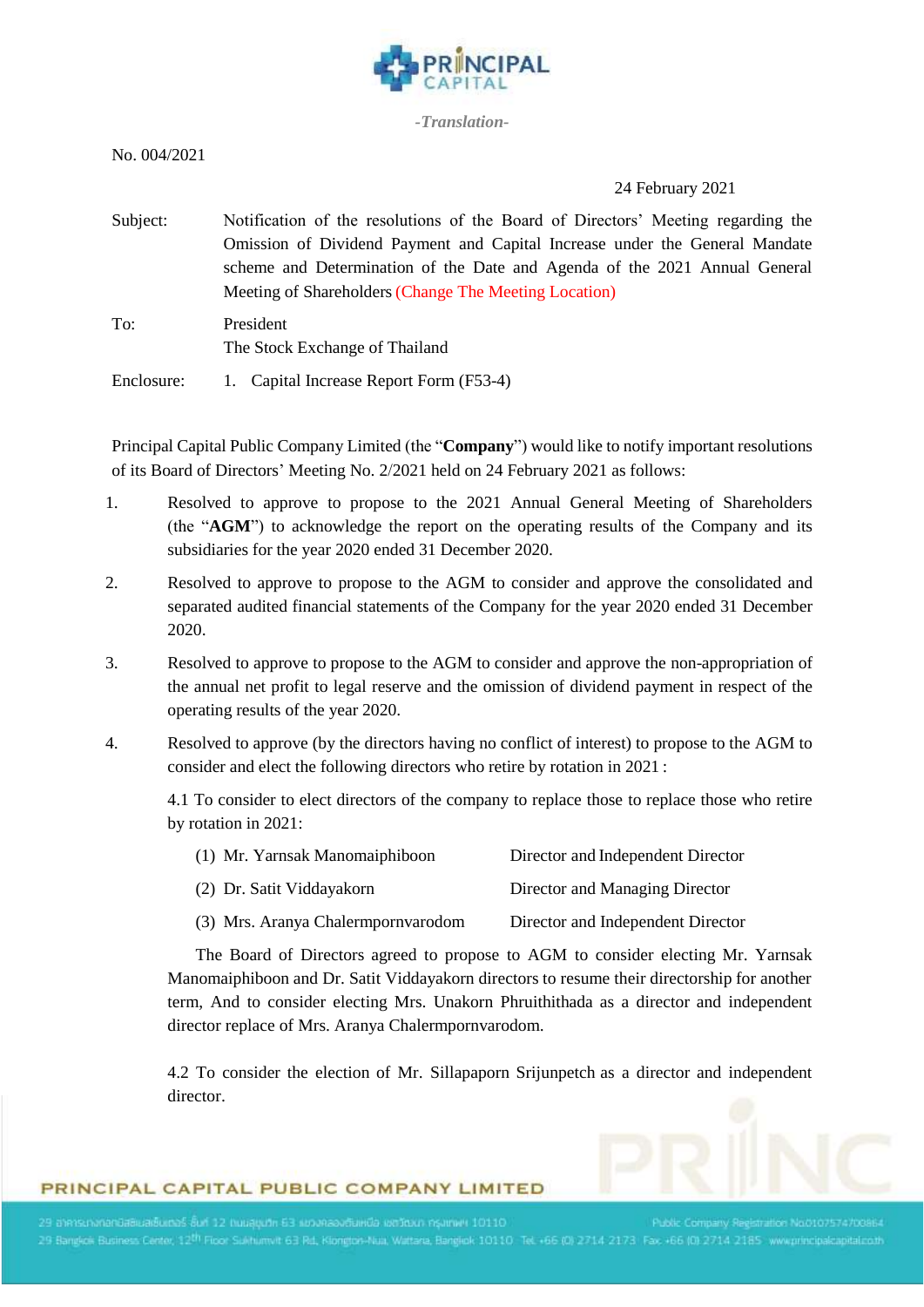

 $(TU)$ : Bah

- 5. Resolved to approve to propose to the AGM to consider and approve the remuneration of the Company's Directors for the year 2021 as follows:
	- (1) Monetary Remuneration
		- 1.1 Meeting allowance per time

|                                                   |                           | (Unit: Bant)     |
|---------------------------------------------------|---------------------------|------------------|
|                                                   | Year 2021 (Proposed Year) | <b>Year 2020</b> |
| <b>Board of Directors</b>                         |                           |                  |
| Honorary Chairman                                 | 15,000                    | 15,000           |
| Chairman of the Board                             | 15,000                    | 15,000           |
| Director                                          | 10,000                    | 10,000           |
| Subcommittee                                      |                           |                  |
| (Only directors from<br>outside the organization) |                           |                  |
| Chairman of the<br>Subcommittee                   | 7,500                     | 5,000            |
| Subcommittee                                      | 5,000                     | 5,000            |

- 1.2 Directors' bonus for the performance of the year 2020 which will be the expense of the year 2021, in the amount of Baht 1,500,000
- 1.3 D&O insurance premium for the year 2021 in the amount of Baht 525,000, which is Baht 21,000 higher than that of the year 2020.
- 1.4 The Benefit of the treatment of medical expenses and annual health check-up of Directors of the Company and its subsidiaries of Directors at PRINC of shares 100%, amount of 1,000,000 baht per year to receive medical treatment at PRINC Hospital Suvarnabhumi.
- (2) Non-Monetary Remuneration
	- 2.1 50% discount for medical expenses the exceeding of 1,000,000 baht of the Directors of the Company and of the Director of the subsidiaries Company at PRINC hold shares 100%, to receive medical treatment at PRINC Hospital Suvarnabhumi
	- 2.2 30% discount for all medical expenses of their spouse, child and parent of the Directors of the Company and of the Director of the subsidiaries Company at PRINC hold shares 100% throughout the term of directorship, to receive medical treatment at PRINC Hospital Suvarnabhumi
- 6. Resolved to approve to propose to the AGM to consider and approve the appointment of the following certified auditors of PricewaterhouseCoopers ABAS Company Limited to be the auditors of the Company and its subsidiaries for the year 2021:

| Miss Sanicha Akarakittilap<br>$\left( 1\right)$ | Certified Public Accountant No.8470, or |  |
|-------------------------------------------------|-----------------------------------------|--|
|-------------------------------------------------|-----------------------------------------|--|

- (2) Mr. Paiboon Tunkoon, Certified Public Accountant No.4298, or
- (3) Miss Amornrat Pearmpoonvatanasuk Certified Public Accountant No.4599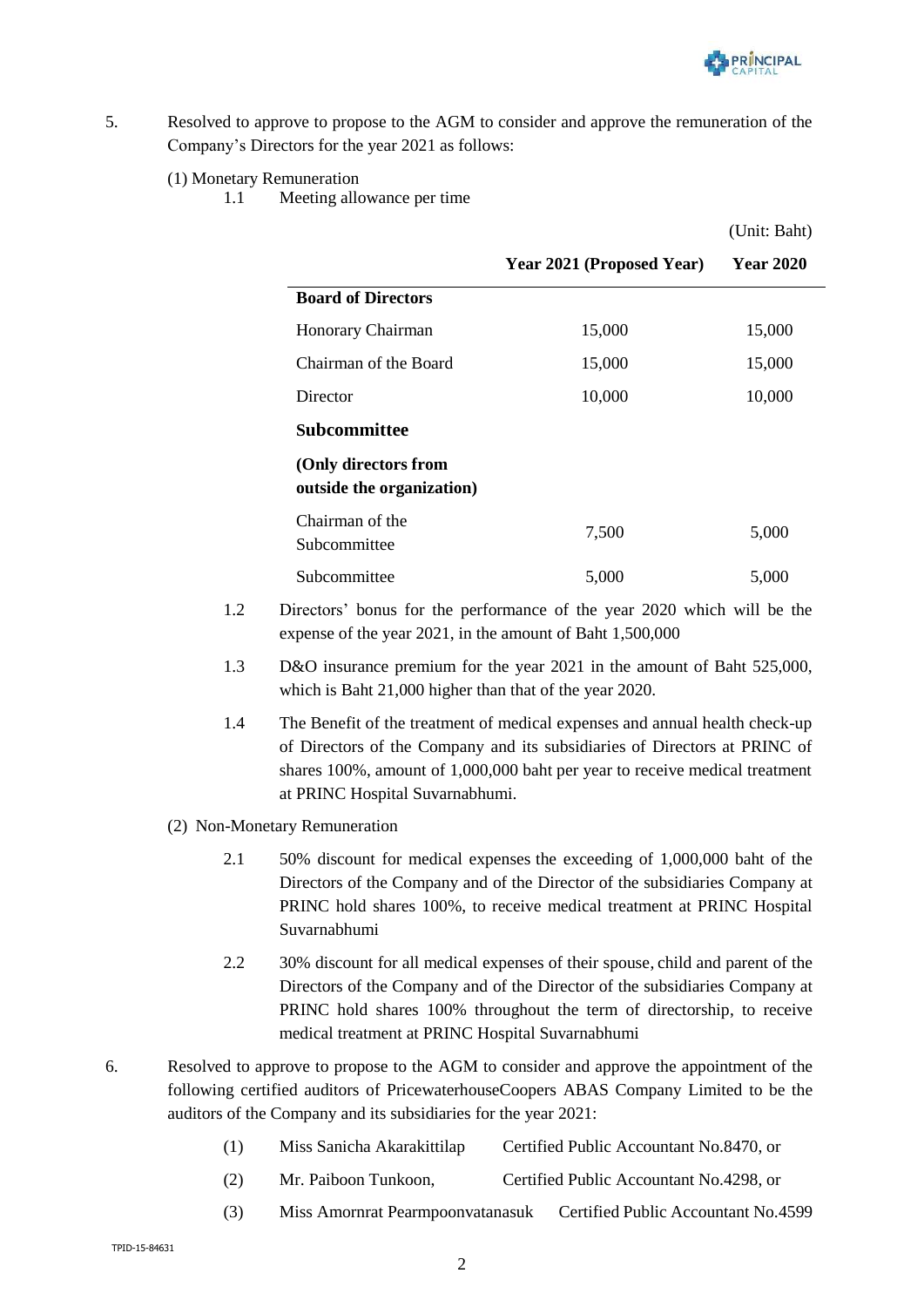

provided that any of the above certified auditors is authorized to audit and opine on the financial statements of the Company and its subsidiaries and in the case where the above certified auditors cannot perform their duties, Pricewaterhouse Coopers ABAS Company Limited shall arrange for its alternate certified public accountant to perform them instead, as well as resolved to approve to propose to the AGM to consider and approve the determination of the audit fee of the Company (excluding that of its subsidiaries) for the year 2021 to be in the amount of not exceeding Baht 2,802,000, excluding other expenses

- 7. Resolved to approve to propose to the AGM to consider and approve the reduction of the Company's registered capital in the amount of Baht 346,233,682 from the existing registered capital of Baht 3,808,570,502 to the new registered capital of Baht 3,462,336,820, by cancelling the Company's existing 346,233,682 authorized but unissued ordinary shares at par value of one Baht per share, which were the remaining ordinary shares that were issued to accommodate the allocation of the Company's newly issued shares under the General Mandate scheme in accordance with the resolutions of the 2020 Annual General Meeting of Shareholders and will expire on the date of this AGM as well as resolved to approve to propose to the AGM to consider and approve the amendment to Clause 4 of the Company's memorandum of association to reflect the reduction of the Company's registered capital.
- 8. Resolved to approve to propose to the AGM to consider and approve the increase of the Company's registered capital under the General Mandate scheme in the amount of Baht 346,233,682, from the existing registered capital of Baht 3,462,336,820 (which is the registered capital after the reduction of the registered capital as specified in Agenda 7 above) to the new registered capital of Baht 3,808,570,502, by issuing 346,233,682 new ordinary shares at par value of one Baht per share (further details of which are as set out in the Capital Increase Report Form (F53-4)) to accommodate the offering and allocation of the Company's newly issued ordinary shares by way of private placement as well as resolved to approve to propose to the AGM to consider and approve the amendment to Clause 4 of the Company's memorandum of association to reflect the increase of the Company's registered capital.
- 9. Resolved to approve to propose to the AGM to consider and approve the allocation of not exceeding 346,233,682 newly issued ordinary shares of the Company at par value of one Baht under the General Mandate scheme, representing not exceeding 10 per cent of the Company's paid-up capital as of the date on which this agenda has been approved by the Board of Directors, by way of private placement, including the authorization of the Board of Directors to consider and perform, or cause to be done, any actions relating to the allocation of the Company's newly issued ordinary shares, which include but not limited to the following:
	- (1) considering the offering for sale and allocation of the newly issued ordinary shares whether in whole or in part and whether in a single offering or multiple offerings;
	- (2) determining the objectives, offering period, offering price, investors to whom the shares will be offered, subscription and settlement methods as well as other terms and conditions in relation to the allocation of such newly issued ordinary shares;
	- (3) negotiating, agreeing, entering into and signing any agreements and/or documents necessary and relevant to the allocation of such newly issued ordinary shares, including amending such agreements and documents and information memorandum or related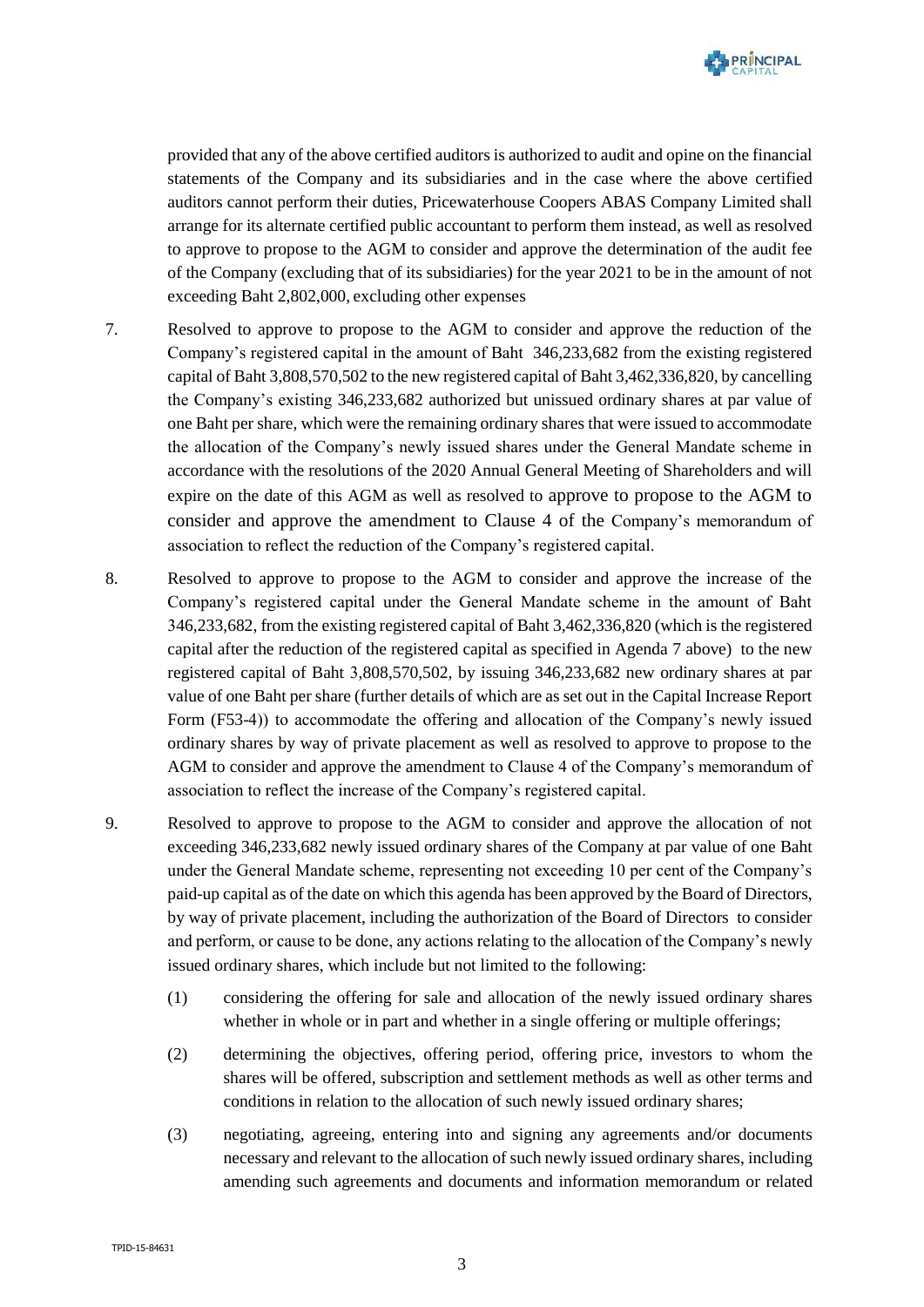

disclosure, as well as considering and appointing any financial advisors, legal advisors, underwriters, and/or other service providers (if any or as necessary);

- (4) signing applications, waivers, notices and any documents relating to the allocation of such newly issued ordinary shares, including effecting relevant registrations with the Ministry of Commerce and listing such newly issued ordinary shares on the Stock Exchange of Thailand (the "**SET**") as well as contacting, coordinating and filing documents with relevant government authorities or other agencies (whether in Thailand or overseas); and
- (5) undertaking any acts necessary and relevant to complete the allocation of the newly issued ordinary shares, including authorizing any person(s) the Board of Directors deems appropriate to undertake any actions specified in paragraphs (3) and (4) above.

In this regard, the Company will allocate the newly issued ordinary shares by way of private placement, whereby (a) such shares shall be offered to not exceeding 50 institutional investors and/or specific investors during any 12-month period, such investors not being considered the connected persons pursuant to the Related Party Transaction Rules, and (b) the offering price of the newly issued ordinary shares of the Company under the General Mandate scheme by way of private placement shall be the best price in accordance with the market condition during the offering period and shall be for the best interest of the Company and its shareholders. Such offering price may be discounted at not exceeding 10 per cent of the market price pursuant to the Notification of the Capital Market Supervisory Board No. TorJor. 72/2558 entitled Approval for Listed Companies to Offer Newly Issued Ordinary Shares by way of Private Placement, calculated based on the weighted average price of the Company's shares traded on the SET during the period from between seven consecutive business days to not exceeding 15 consecutive business days prior to the date of determination of the offering price by the Board of Directors. Please refer to the Capital Increase Report Form (Form 53-4) for further details.

- 10. Resolved to approve to determine the date of the 2021 Annual General Meeting of Shareholders on Monday 26 April 2021 at 10.00 a.m. at Multipurpose Space In front of the Bulding C, Somerset Ekamai Bangkok, Ekamai Soi 2, Soi Sukhumvit 63, Phra Khanong Nua Sub-district, Watthana district, Bangkok 10110, to consider the following agenda:
	- Agenda 1 To consider and certify the minutes of Annual General Meeting for the year 2020
	- Agenda 2 To consider and acknowledge the report on the operating results of the Company and its subsidiaries for the year 2020 ended 31 December 2020
	- Agenda 3 To consider and approve the consolidated and separate financial statements of the Company for the year 2020 ended 31 December 2020
	- Agenda 4 To consider and approve the appropriation of the annual net profit to legal reserve and the omission of dividend payment in respect to the operating results of the year 2020
	- Agenda 5 To consider and elect the directors of the Company to replace those who retired by rotation and to elect the additional director of the company
	- Agenda 6 To consider and approve the remuneration of the Company's directors for the year 2021
	- Agenda 7 To consider and appoint the auditors and determine the audit fee for the year 2021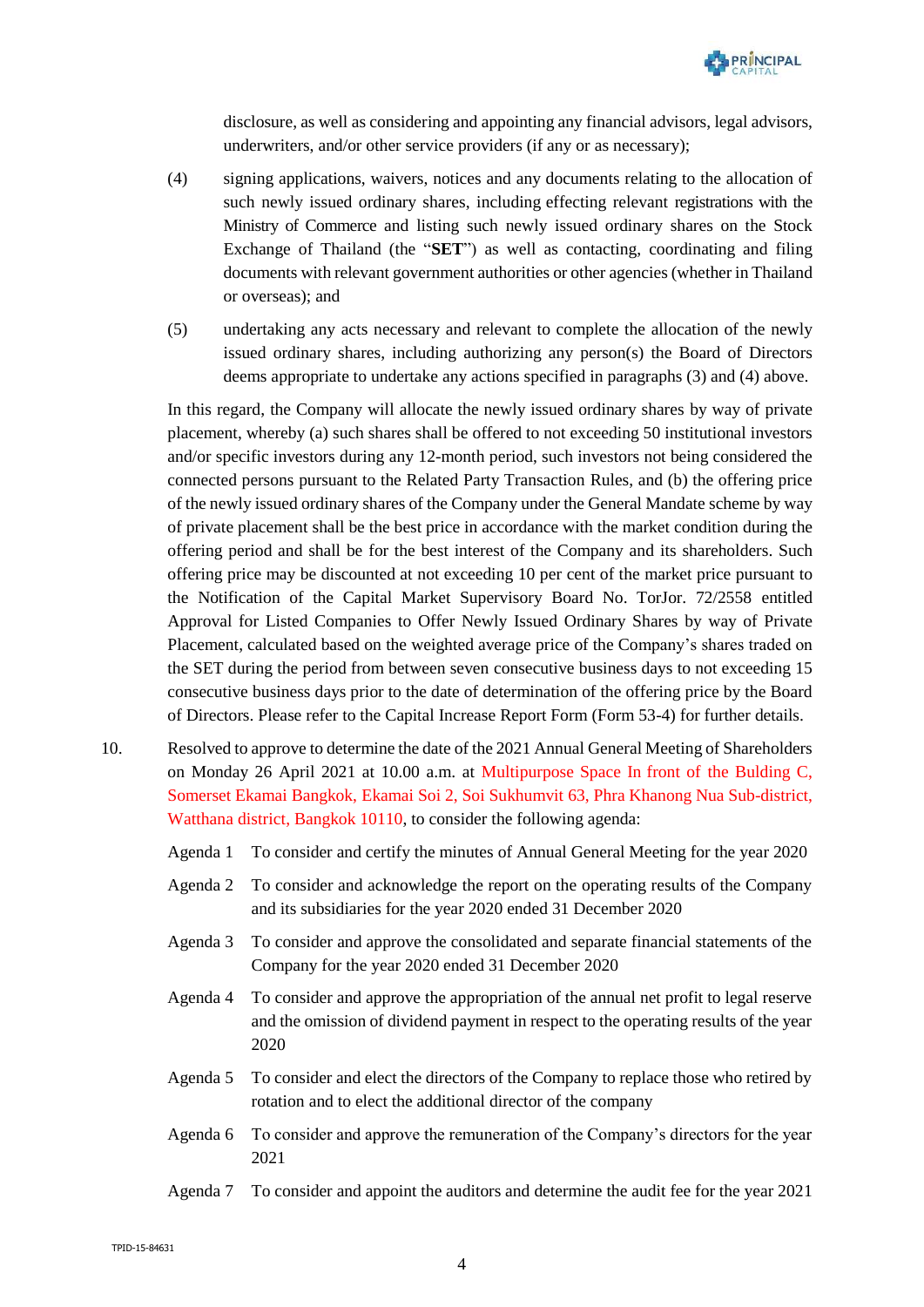

- Agenda 8 To consider and approve the reduction of the Company's registered capital in the amount of Baht 346,233,682 from the existing registered capital of Baht 3,808,570,502 to the new registered capital of Baht 3,462,336,820, by cancelling its existing 346,233,682 authorized but unissued ordinary shares at par value of one Baht per share, and the amendment to Clause 4 of the memorandum of association of the Company to reflect the reduction of the Company's registered capital
- Agenda 9 To consider and approve the increase of the Company's registered capital under the General Mandate scheme in the amount of Baht 346,233,682, from the existing registered capital of Baht 3,462,336,820 (which is the registered capital after the reduction of the registered capital as specified in Agenda 9 above) to the new registered capital of Baht 3,808,570,502, by issuing 346,233,682 newly issued ordinary shares at par value of one Baht per share to accommodate the offering of the newly issued ordinary shares by way of private placement, and the amendment to Clause 4 of the memorandum of association of the Company to reflect the increase of the Company's registered capital
- Agenda 10 To consider and approve the allocation of 346,233,682 newly issued ordinary shares under the General Mandate scheme by way of private placement

Agenda 11 To consider other matters (if any)

As the matters to be proposed to the AGM for consideration and approval pursuant to Agenda 10 and Agenda 11 above concern the increase of the Company's registered capital under the General Mandate scheme and the allocation of newly issued ordinary shares under the General Mandate scheme by way of private placement, which are related matters, thus, in considering and approving such matters, shareholders should do so by taking into account that Agenda 10 and Agenda 11 are related and conditional upon one another. If any agenda is not approved by the AGM, the other agenda that have already been approved shall be cancelled or such other agenda shall not be further proposed for consideration.

In this regard, the Company has set the date for determining the names of shareholders who shall be entitled to attend the 2021 Annual General Meeting of Shareholders (Record Date) on 12 March 2021, and authorized the Managing Director and/or any person(s) appointed by the Board of Directors with the power and authority to consider and amend the Record Date as well as perform any act in relation to the calling of the AGM, including amending the date, time and venue of the AGM, and other relevant details and amending the agenda of the AGM as necessary and appropriate taking into consideration the benefits and impacts therefrom on the Company.

Further, the Board of Directors' Meeting acknowledged that no shareholder had proposed any additional agenda of the AGM or candidate for the election of the Company's directors for the 2021 Annual General Meeting of Shareholders following the notification by the Company of the Criteria and Procedures for Minority Shareholders to Submit Additional Agenda for Consideration by the AGM and Nomination of Candidates for the Election of the Company's Directors in advance according to the Good Corporate Governance Principle concerning the Shareholders' Rights.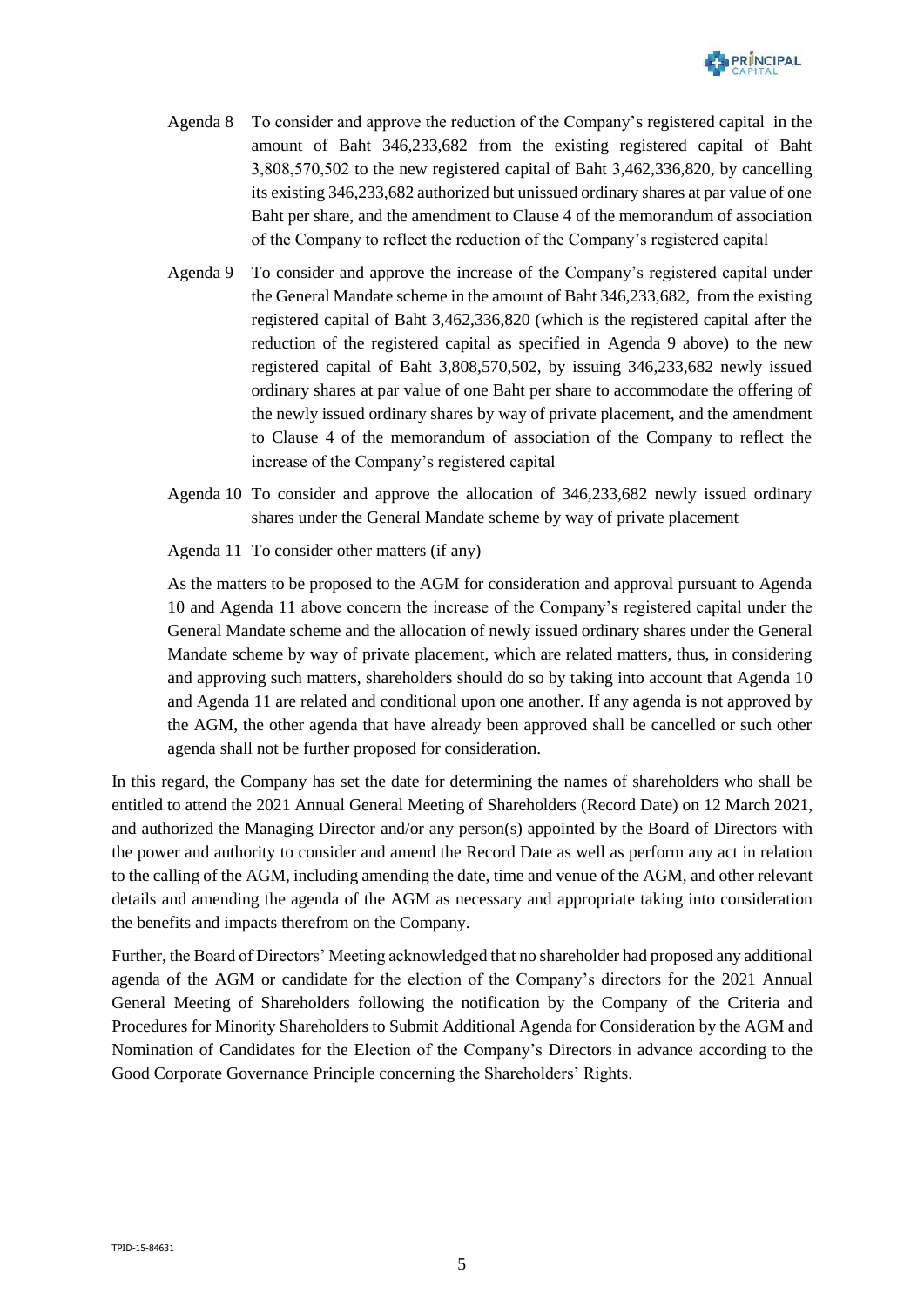

The Company will also disclose the details of the 2021 Annual General Meeting of Shareholders and its agenda online at [http://www.principalcapital.co.th.](http://www.principalcapital.co.th/) For any inquiry, please contact the Company's Corporate Secretary at the email address [secretarywhistle@principalcapital.co.th.](mailto:secretarywhistle@principalcapital.co.th) or telephone no. 02-714-2173.

Please be informed accordingly

Yours faithfully, Principal Capital Public Company Limited

(Miss Ritima Jirasuradate)

Corporate Secretary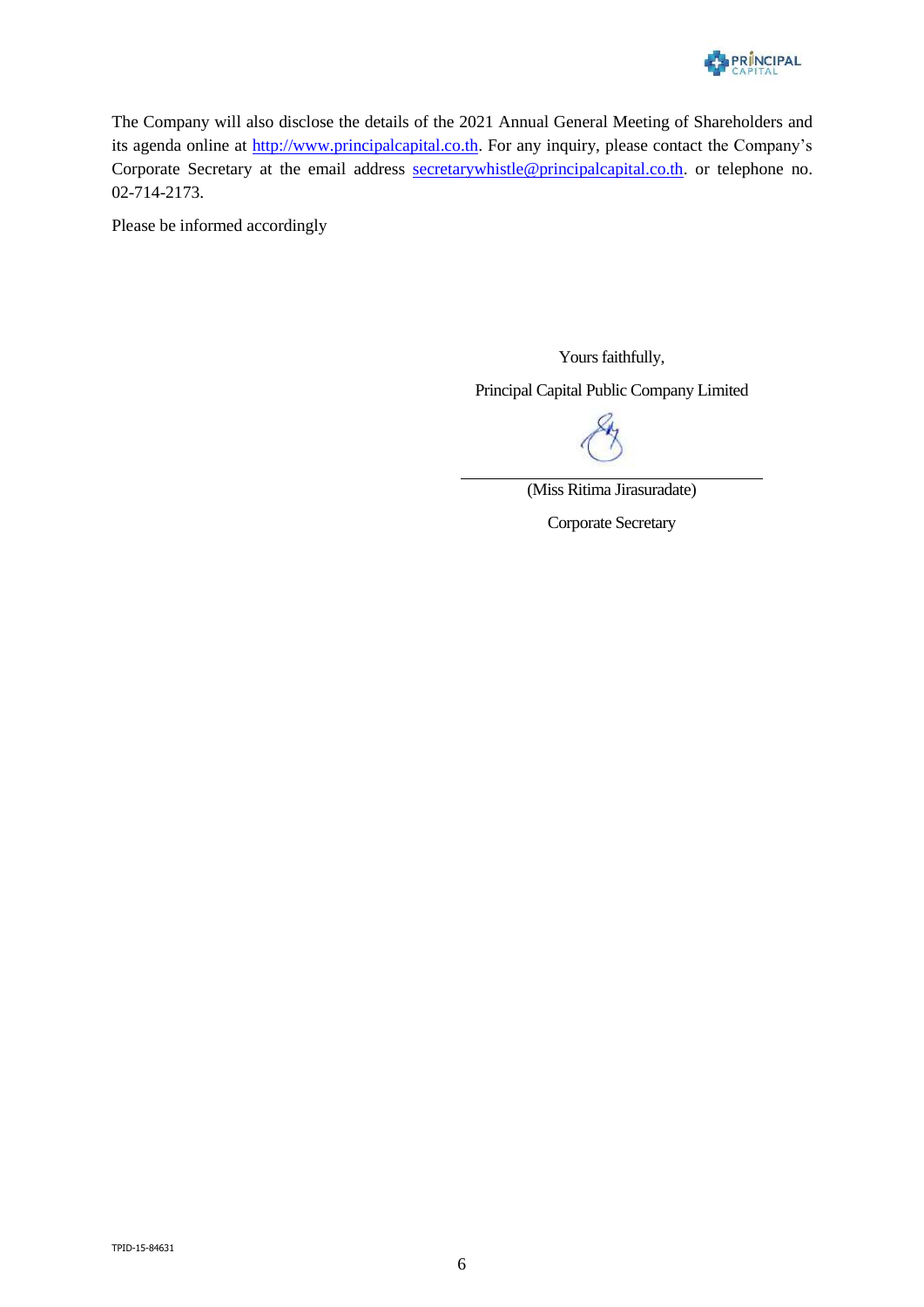

#### **Enclosure 1**

(F 53-4)

### **Capital Increase Report Form**

### **Principal Capital Public Company Limited**

### **24 February 2021**

We, Principal Capital Public Company Limited (the "**Company**"), hereby report the resolutions of its Board of Directors' Meeting No.2/2021 held on 24 February 2021 relating to the capital increase and allocation of newly issued ordinary shares as follows:

#### **1. Capital Reduction and Capital Increase**

#### **1.1 Capital Reduction**

The Board of Directors' Meeting resolved to approve to propose to the 2021 Annual General Meeting of the Shareholders (the "AGM") to consider and approve the reduction of the Company's registered capital in the amount of Baht 346,233,682 from the existing registered capital of Baht 3,808,570,502 to the new registered capital of Baht 3,462,336,820, by cancelling the Company's 346,233,682 ordinary shares at par value of one Baht per share, which were the remaining amount of ordinary shares that has been issued to accommodate the capital increase under General Mandate Scheme in accordance with the resolutions of the 2019 Annual General Meeting of Shareholders and will expire on the date of this AGM.

### **1.2 Capital Increase**

The Board of Directors' Meeting resolved to approve to propose to the AGM to consider and approve the increase of the Company's registered capital from the existing registered capital of Baht 3,462,336,820 (which is the registered capital after the reduction of the registered capital as specified in paragraph 1.1 above) to Baht 3,808,570,502, by issuing 346,233,682 newly ordinary shares with a par value of one Baht per share, totaling Baht 346,233,682, with details of the capital increase as follows:

| <b>Type of Capital</b><br><b>Increase</b>     | <b>Type of</b><br><b>Shares</b> | Number of<br><b>Shares</b> | <b>Par Value</b><br>(Baht/Share) | <b>Total</b><br>(Baht) |
|-----------------------------------------------|---------------------------------|----------------------------|----------------------------------|------------------------|
| Specific purpose of<br>utilizing the proceeds |                                 |                            |                                  |                        |
| $\Box$ General Mandate                        | Ordinary<br>shares              | 346,233,682                | 1.00                             | 346,233,682            |

#### **2. Allocation of newly issued shares**

### **2.1 Specific Purpose of Utilizing the Proceeds**

-None-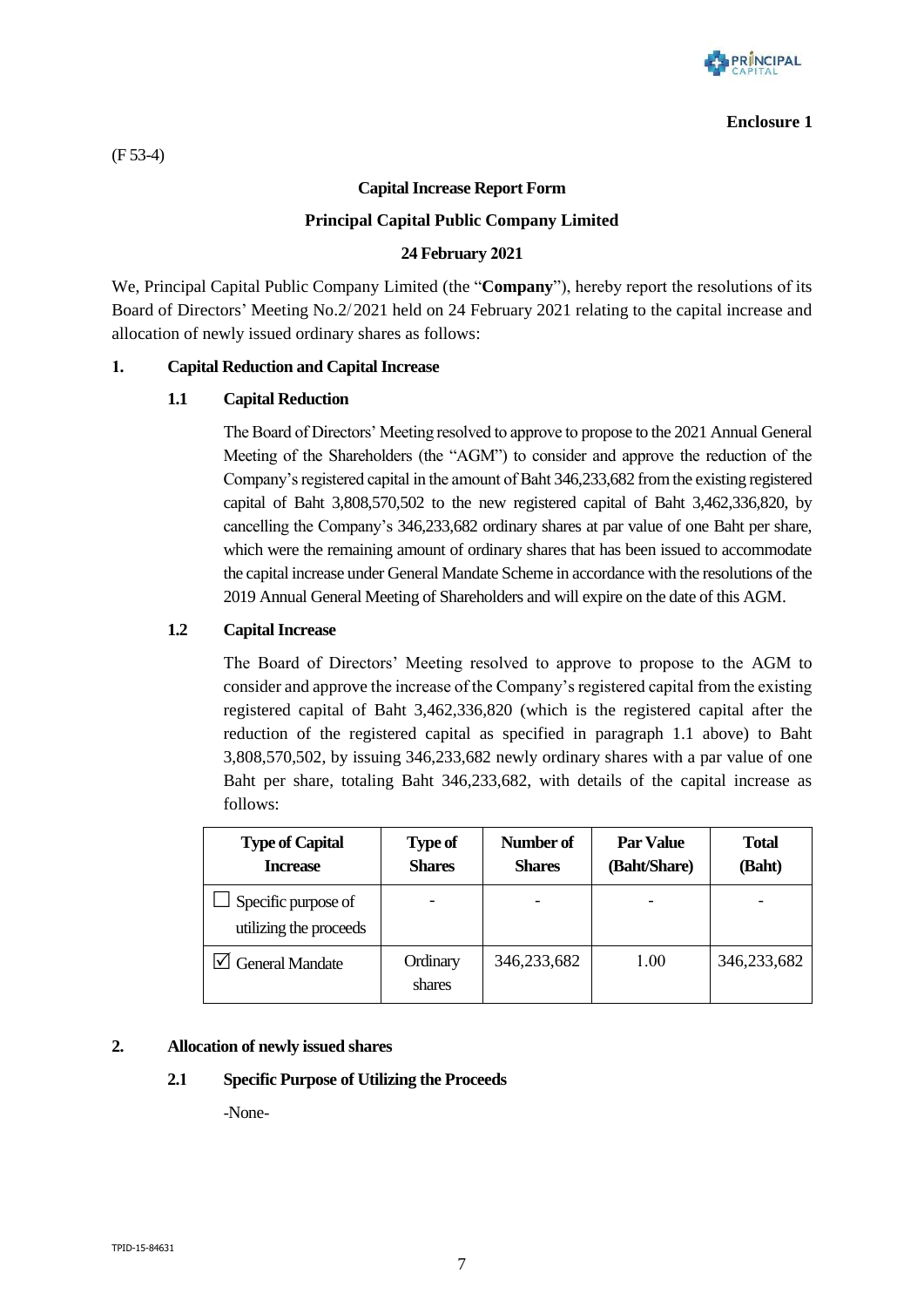

### **2.2 General Mandate**

| <b>Allocated to</b>                     | <b>Type of</b><br><b>Shares</b> | Number of<br><b>Shares</b>             | <b>Percentage of</b><br>Paid-Up<br>Capital <sup>1</sup> | <b>Note</b>                                                       |
|-----------------------------------------|---------------------------------|----------------------------------------|---------------------------------------------------------|-------------------------------------------------------------------|
| Specific persons<br>(Private Placement) | Ordinary<br><b>Shares</b>       | Not exceeding<br>346,233,682<br>shares | <b>Not</b><br>exceeding<br>10.00                        | Please see the<br>remarks below<br>further<br>for<br>information. |

<sup>1/</sup> The Company's paid-up capital as of 24 February 2021 which is the date on which the Board of Directors has approved the capital increase under the General Mandate scheme equals Baht 3,462,336,820

### **Remarks:**

- 1. The Board of Directors' Meeting No. 2/2021 held on 24 February 2021 has resolved to propose to the AGM to consider and approve of the allocation of not exceeding 346,233,682 newly issued ordinary shares with a par value of one Baht per share under the General Mandate Scheme by way of private placement and the authorization of the Board of Directors with power and authority to be authorized to undertake actions in relation to the allocation of the Company's newly issued ordinary shares, including, without limitation, the following:
	- (1) considering the offering for sale and allocation of the newly issued ordinary shares whether in whole or in part and whether in a single offering or multiple offerings;
	- (2) determining the objectives, offering period, offering price, investors to whom the shares will be offered, subscription and settlement methods as well as other terms and conditions in relation to the allocation of such newly issued ordinary shares;
	- (3) negotiating, agreeing, entering into and signing any agreements and/or documents necessary and relevant to the allocation of such newly issued ordinary shares, including amending such agreements and documents and information memorandum or related disclosure, as well as considering and appointing any financial advisors, legal advisors, underwriters, and/or other service providers (if any or as necessary);
	- (4) signing applications, waivers, notices and any documents relating to the allocation of such newly issued ordinary shares, including effecting relevant registrations with the Ministry of Commerce and listing such newly issued ordinary shares on the Stock Exchange of Thailand (the "**SET**") as well as contacting, coordinating and filing documents with relevant government authorities or other agencies (whether in Thailand or overseas); and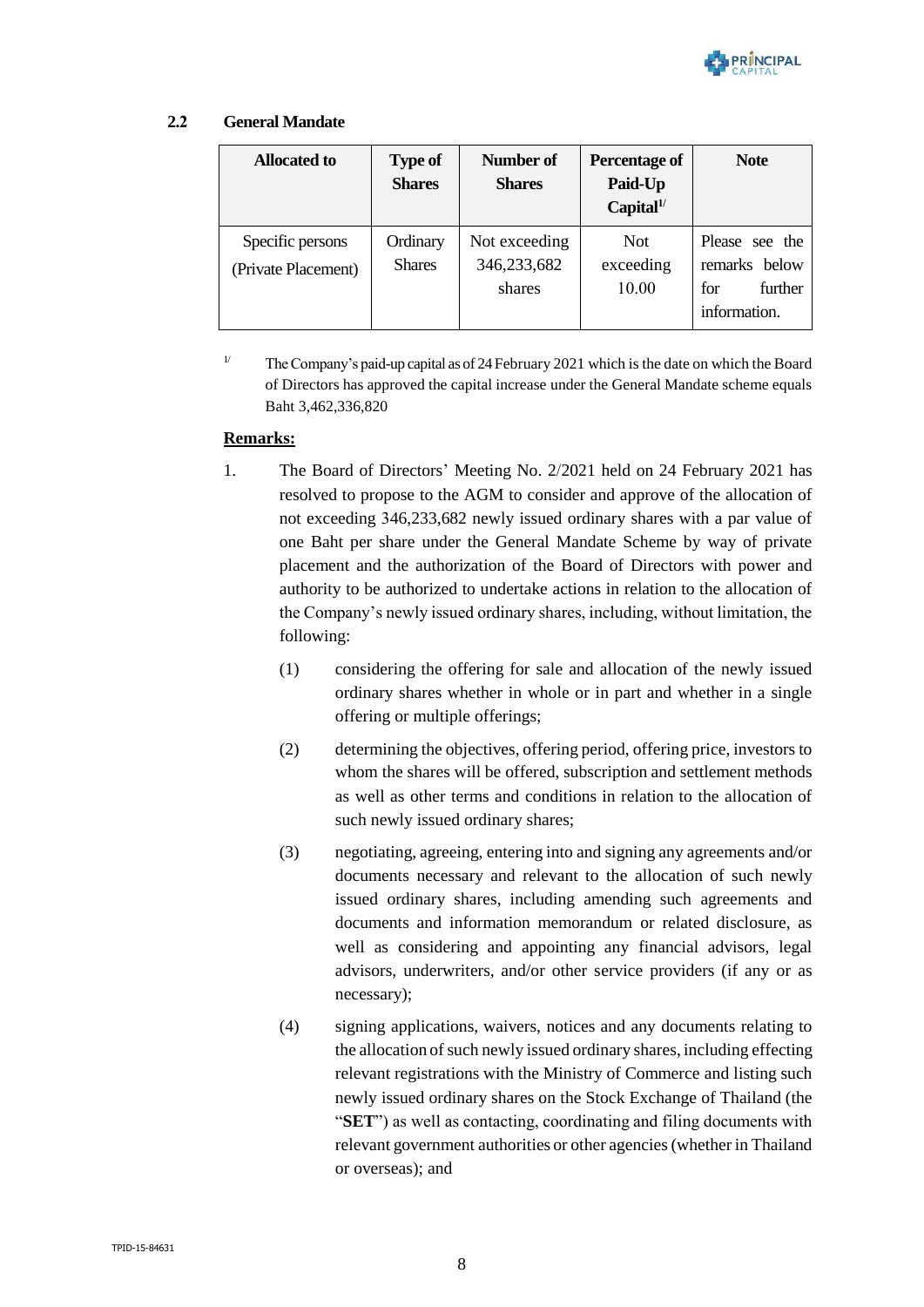

- (5) undertaking any acts necessary and relevant to complete the allocation of the newly issued ordinary shares, including authorizing any person(s) the Board of Directors deems appropriate to undertake any actions specified in paragraphs (3) and (4) above.
- 2. The Company will allocate the newly issued ordinary shares by way of private placement, whereby such shares shall be offered to not exceeding 50 institutional investors and/or specific investors during any 12-month period, such investors not being considered the connected persons pursuant to the Notification of the Capital Market Supervisory Board No. TorJor. 21/2551 entitled Rules on Connected Transactions and the Notification of the Board of Governors of the SET entitled Disclosure of Information and Other Acts of Listed Companies Concerning the Connected Transactions B.E. 2546 (A.D. 2003)
- 3. The offering price of the newly issued ordinary shares of the Company under the General Mandate scheme by way of private placement shall be the best price in accordance with the market condition during the offering period, and shall be for the best interest of the Company and its shareholders. Such offering price may be discounted at not exceeding 10 per cent of the market price pursuant to the Notification of the Capital Market Supervisory Board No. TorJor. 72/2558 entitled Approval for Listed Companies to Offer Newly Issued Ordinary Shares by way of Private Placement, calculated based on the weighted average price of the Company's shares traded on the SET during the period from between seven consecutive business days to not exceeding 15 consecutive business days prior to the date of determination of the offering price by the Board of Directors.
- 4. The number of the newly issued ordinary shares to be allocated by way of private placement shall not exceed 10 per cent of the Company's paid-up capital as of the date on which the Board of Directors approves the capital increase under the General Mandate scheme.

# **3. Schedule for a shareholders' meeting to approve the capital increase and allocation shares**

The 2021 Annual General Meeting of the Shareholders is scheduled to be held on Monday 26 April 2021 at 10.00 a.m. at Somerset Ekamai Bangkok, Ekamai Soi 2, Soi Sukhumvit 63, Phra Khanong Nua Sub-district, Watthana district, Bangkok 10110. The date for determining the names of the shareholders who are entitled to attend the 2021 Annual General Meeting of Shareholders (Record Date) shall be 12 March 2021

# **4. Approval of the capital increase/shares allotment by relevant government agencies and approval conditions thereto (if any)**

4.1 The Company will register the reduction of its registered capital, the increase of its registered capital and the amendment to its memorandum of association with the Department of Business Development, the Ministry of Commerce within 14 days from the date on which the shareholders' meeting resolves to approve the capital reduction and the capital increase, and the Company will register the amendment to its paid-up capital with the Department of Business Development, the Ministry of Commerce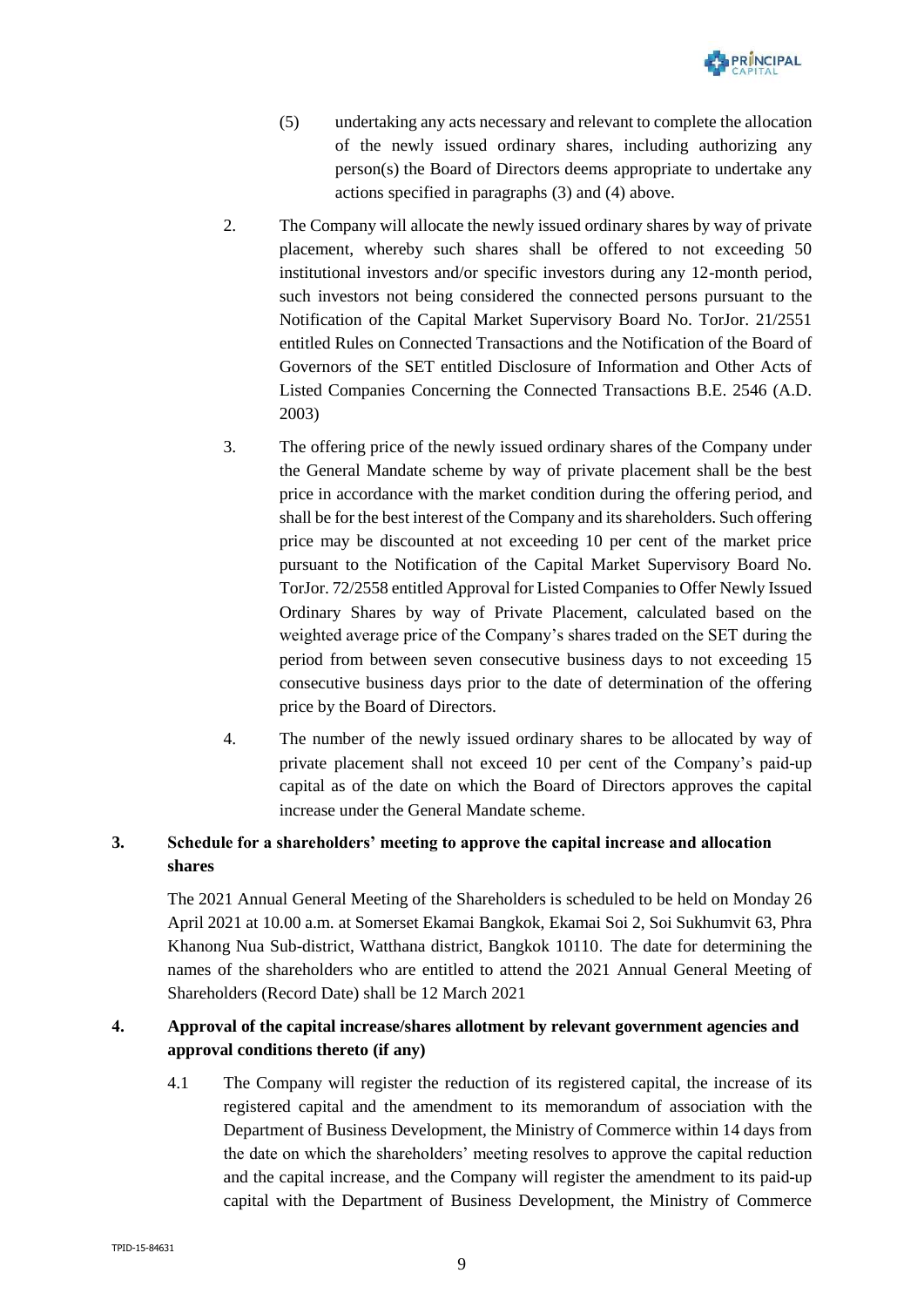

within 14 days from the date on which the newly issued ordinary shares are allocated by way of private placement.

4.2 The Company will obtain an approval from the Stock Exchange of Thailand (the "**SET**") for the listing of its newly issued ordinary shares which will be allocated by way of private placement on the SET.

# **5. Objectives of the capital increase and plans for utilizing proceeds from the capital increase**

As the Company has an investment plan to continuously expand its business in the future, it deems appropriate to propose to raise fund through the increase of its capital under the General Mandate scheme in order to increase its agility in conducting mergers and acquisitions as well as to support synergies for the Company in the future.

### **6. Benefits which the Company will receive from the capital increase/shares allotment**

This capital increase under the General Mandate scheme will be beneficial to the Company as it will enable the Company to have prosper funding and be ready for the implementation of its investment plan and business expansion in a timely manner. This will also accommodate the finding of strategic partners to co-invest in the Company which will help creating an opportunity to generate income and profits to the Company, which, in turn, provide good longterm returns for the shareholders. Moreover, it will also keep the Company's debt-to-equity ratio and debt-to-EBITDA ratio at a low level.

## **7. Benefits which the shareholders will receive from the capital increase/shares allotment**

The benefits as described in paragraph 6 above would likely be beneficial to the Company's operating results and help creating an opportunity to generate income and profits to the Company, which will enhance the Company's ability to further declare dividends to its shareholders.

### **8. Other details necessary for shareholders to approve the capital increase/shares allotment**

The impacts on the shareholders from such issuing and offering of newly issued ordinary shares, on the assumption that all of the 346,233,682 newly issued ordinary shares are fully subscribed at the price of Baht 3.75 per share, which is the offering price with a discount of 10 percent of the weighted average price of the Company's shares traded on the SET for 15 consecutive business days before the date of the Board of Director's resolution to propose the increase of the Company's registered capital by means of General Mandate for approval at the shareholders' meeting, i.e. from 2 February 2021 to 23 February 2021, which was equivalent to Baht 4.17 per share (information from SETSMART at [www.setsmart.com\)](http://www.setsmart.com/), are as follows (the final offering price will be determined upon consideration by the Board of Directors in respect of each allocation of newly issued ordinary shares):

A. Price dilution, which can be calculated as per the following formula:

| Price Dilution | $=$     | Pre-offering market price – Post-offering market price |  |
|----------------|---------|--------------------------------------------------------|--|
|                |         | Post-offering market price                             |  |
|                | $=$ $-$ | $4.17 - 4.13$                                          |  |
|                |         | 4.17                                                   |  |
|                | $=$     | 0.91 percent                                           |  |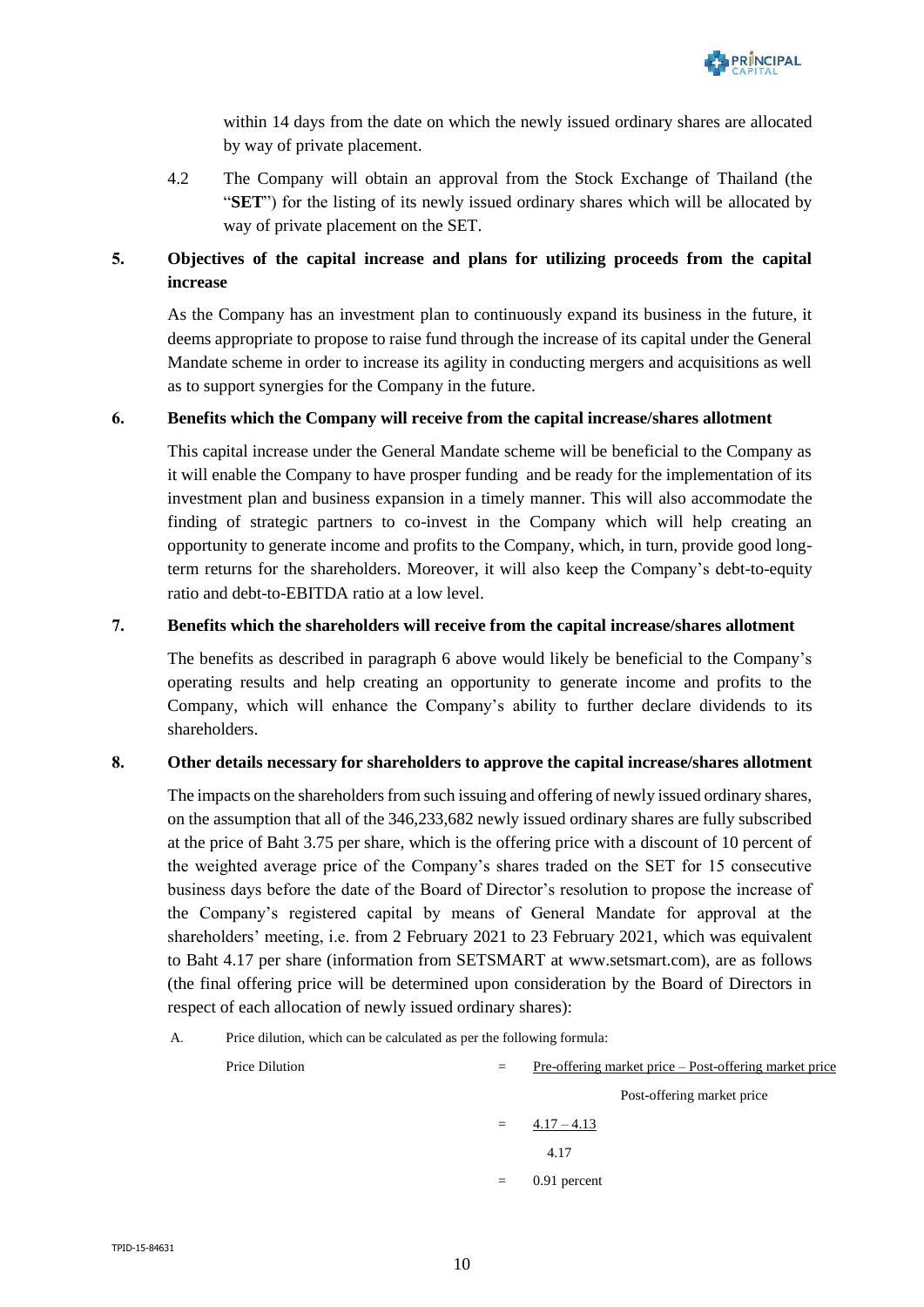

| Pre-offering market price  |     | 4.17 per share       |
|----------------------------|-----|----------------------|
| Number of paid-up shares   |     | 3,462,336,820 shares |
| Offering price             |     | 3.75 per share       |
| Number of shares offered   | $=$ | 346,233,682 shares   |
| Post-offering market price |     |                      |

(Market price\* Number of paid-up shares) + (Offering price \* Number of shares offered)

Number of paid-up shares + Number of shares offered

 $=(4.17 * 3,462,336,820) + (3.75 * 346,233,682)$ 

3,462,336,820 + 346,233,682

 $= 4.13$  per share

B. Control dilution, which can be calculated as per the following formula:

| Control Dilution |     | Number of shares offered                            |  |
|------------------|-----|-----------------------------------------------------|--|
|                  |     | Number of paid-up shares + Number of shares offered |  |
|                  |     | 346,233,682                                         |  |
|                  |     | $3,462,336,820 + 346,233,682$                       |  |
|                  | $=$ | 9.09 percent                                        |  |

## **9. Schedule of actions if the Board of Directors passes resolutions to approve the capital increase/shares allotment**

| No. | <b>Procedure</b>                                                                                                                                     | Date/Month/Year                                                                                     |  |  |
|-----|------------------------------------------------------------------------------------------------------------------------------------------------------|-----------------------------------------------------------------------------------------------------|--|--|
| 1.  | Board of Directors' Meeting No. 2/2021                                                                                                               | 24 February 2021                                                                                    |  |  |
| 2.  | Date for determining the names of shareholders who<br>are entitled to attend the 2021 Annual General Meeting<br>of Shareholders (Record Date)        | 12 March 2021                                                                                       |  |  |
| 3.  | The 2021 Annual General Meeting of Shareholders                                                                                                      | 26 April 2021                                                                                       |  |  |
| 4.  | Registration of capital reduction and capital increase,<br>including the amendment to the memorandum of<br>association with the Ministry of Commerce | Within 14 days from the<br>date of the shareholders'<br>approval                                    |  |  |
| 5.  | Registration of paid-up capital with the Ministry of<br>Commerce                                                                                     | Within 14 days from the<br>date of the shares allocation<br>by<br>private<br>of<br>way<br>placement |  |  |